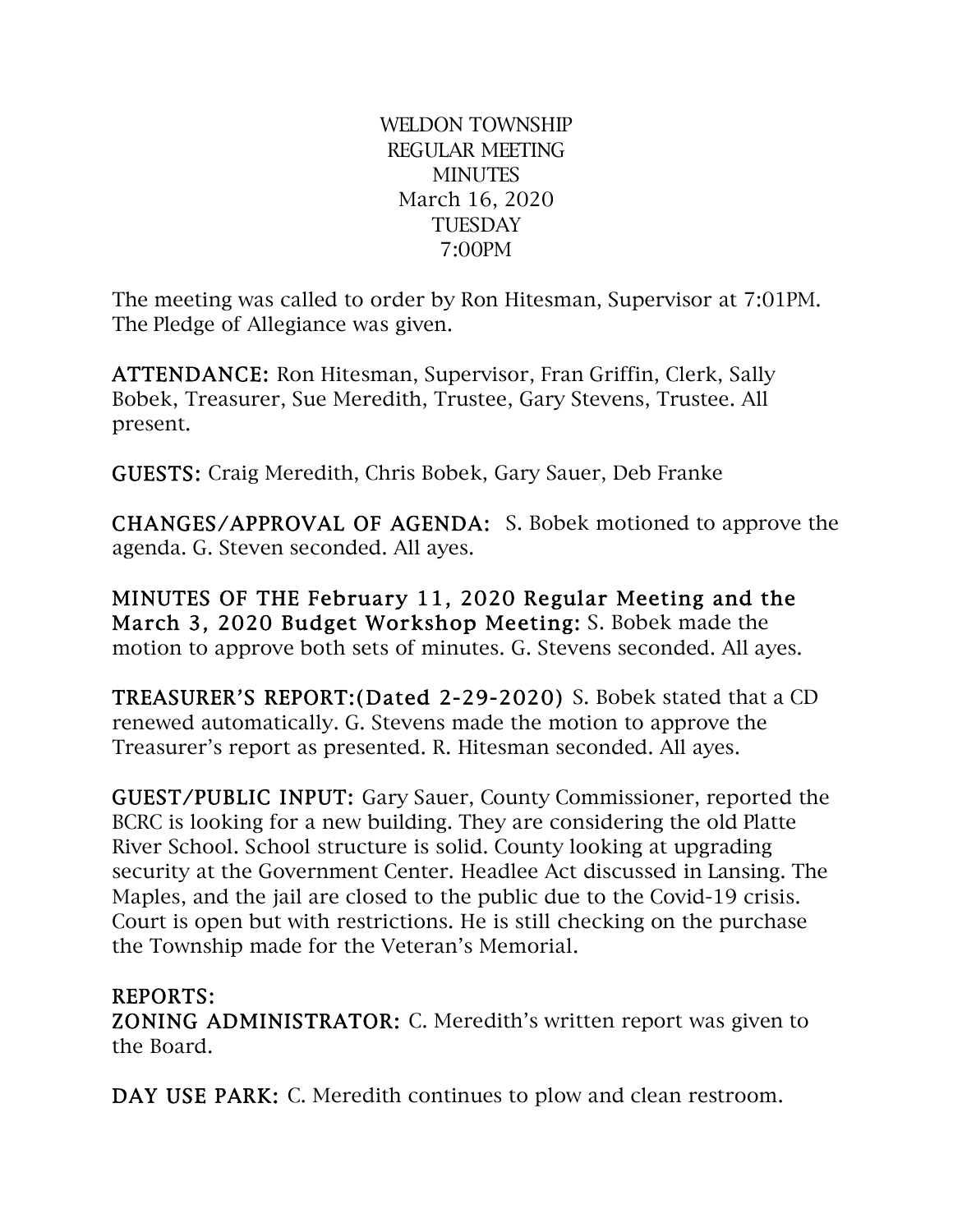NEW GREENSPACE GRANT: R. Hitesman- He is checking for pricing to replace the split rail fence at the Park.

PLANNING COMMISSION: S. Meredith gave the PC report to the Board. Since she is the Board's representative to the Planning Commission, she will be giving their report. The Commission reviewed the Wade Trim updated agreement.

LIQUOR INSPECTOR REPORT: Reports are on file.

BUDGET REPORT: F. Griffin presented budget amendments to bring the budget in line. S. Bobek made the motion to approve the amendments to the budget. G. Stevens seconded. All ayes.

SUPERVISOR'S COMMENTS: R. Hitesman has spoken with Matt Skeels, BCRC, regarding the Haze Rd Bridge. Their Planner has been gone. Issue has not been forgotten.

CLERK COMMENTS: Kirstin Horan did tell the Clerk the Township could keep the \$2049+ left over from the initial Greenspace Grant to use on other improvements at the Day Use Park. They have closed their 2019 books. The old outstanding checks have been rectified and voided per the Auditors recommendation. There is still one check outstanding for \$200 to Gary Stevens for November 2019. Discussion. S. Bobek made the motion to re-issue the check to Gary Stevens. S. Meredith seconded. All Ayes. Clerk will void old check #12258 and re-issue another. Clerk did have one FOIA request and took care of it. S. Bobek made the motion to amend the 2019-2020 budget by \$15,150 for the withdrawal from the JPC per Auditor's advice. G. Stevens seconded. Roll Call: G. Stevens, S. Meredith, R. Hitesman, F. Griffin, S. Bobek- all ayes. The JPC withdrawal check is in tonight's approval for bills. Deb Franke is in attendance so will accept the check tonight. Assessor's Contract was given to R. Hitesman in duplicate for Casey Guthrie to sign.

Village Fire Dept report is in Board member's packets. Clerk is scheduled for a training at the Government Center April 9th for Election Preparation for 2020 by the BOE.

UNFINISHED BUSINESS: The test for the black mold came back negative for black mold. R. Hitesman will contact Rick Damore to have the furnace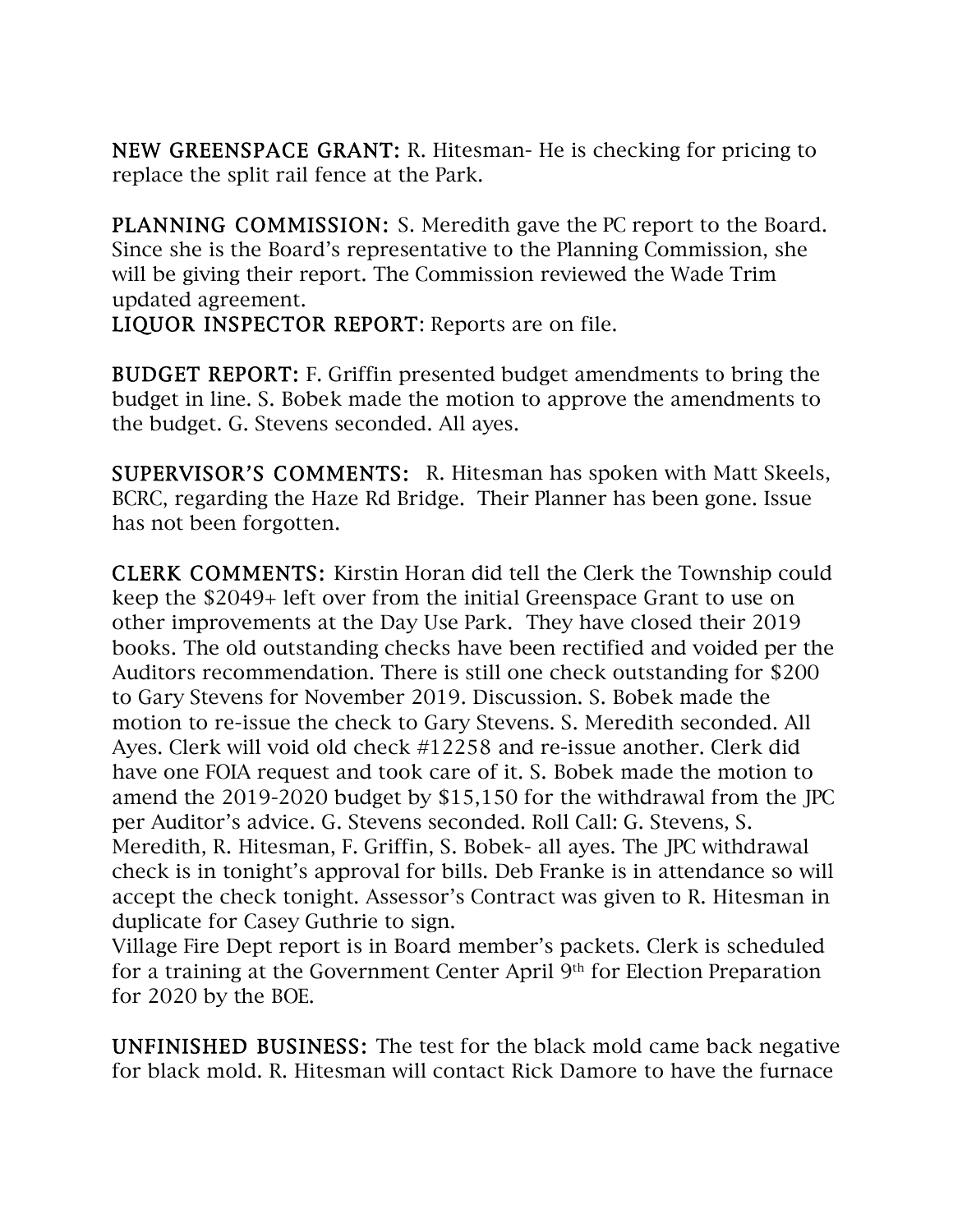room ceiling torn out and repaired. JPC check addressed under Clerk Comments.

NEW BUSINESS: MTA Spring conference in April at Grand Traverse Resort has been cancelled due to Covid-19. The American Waste contract for 2020 spring and fall cleanup has been received. S. Bobek made the motion to approve the contract for May 16, 2020 and September 19, 2020 9AM-1PM both days. R. Hitesman signed. F. Griffin asked what should be done with the check given to us by the Rebekah Lodge last April for use of the Hall for meetings. Clerk will return check #736 for \$100 to Julie Lonn. Maybe they could do the flower boxes on the front windows in exchange for use of the Hall for their meetings. F. Griffin found the TCM Bank useless for helping with an issue with the Township credit card. BOR needs 1-2 new members. Marty Lonn is no longer able to sit on the BOR. Clerk stated that the March  $10<sup>th</sup>$  election went well thanks to the Election workers. S. Bobek made the motion to accept the new 2020-21 Budget as presented. R. Hitesman seconded. All ayes. G. Stevens mentioned that he and S. Meredith need per diem pay for two meetings. Clerk will issue their checks for the Budget workshop and the Budget Hearing.

## $RIIIC$

| United States Post Office (assessor)    |        |
|-----------------------------------------|--------|
| \$715.00                                |        |
| (Between meetings)                      |        |
| David Kane, Monthly Website Maintenance |        |
| 60.00                                   |        |
| Craig Meredith, ZA                      | 166.63 |
| Craig Meredith-postage reimburse        |        |
| 9.60                                    |        |
| Craig Meredith-DUP                      | 150.00 |
| Craig Meredith-Plowing                  | 100.00 |
| Julie Lonn, Town Hall Cleaning          |        |
| 50.00                                   |        |
| Figura Law                              | 196.00 |
| <b>AFLAC</b>                            | 304.86 |
| VISA                                    |        |
| 262.69                                  |        |
| AcenTek                                 | 172.07 |
| <b>Blarney Castle</b>                   | 517.76 |
| Joint Planning Commission w/d           |        |
| 15,150.00                               |        |
| Wade Trim                               | 412.30 |
| The Pioneer Group                       |        |
| Cherryland Electric<br>206.40           |        |
| 69.61                                   |        |
| Village of Thompsonville-water annual   |        |
| 408.00                                  |        |